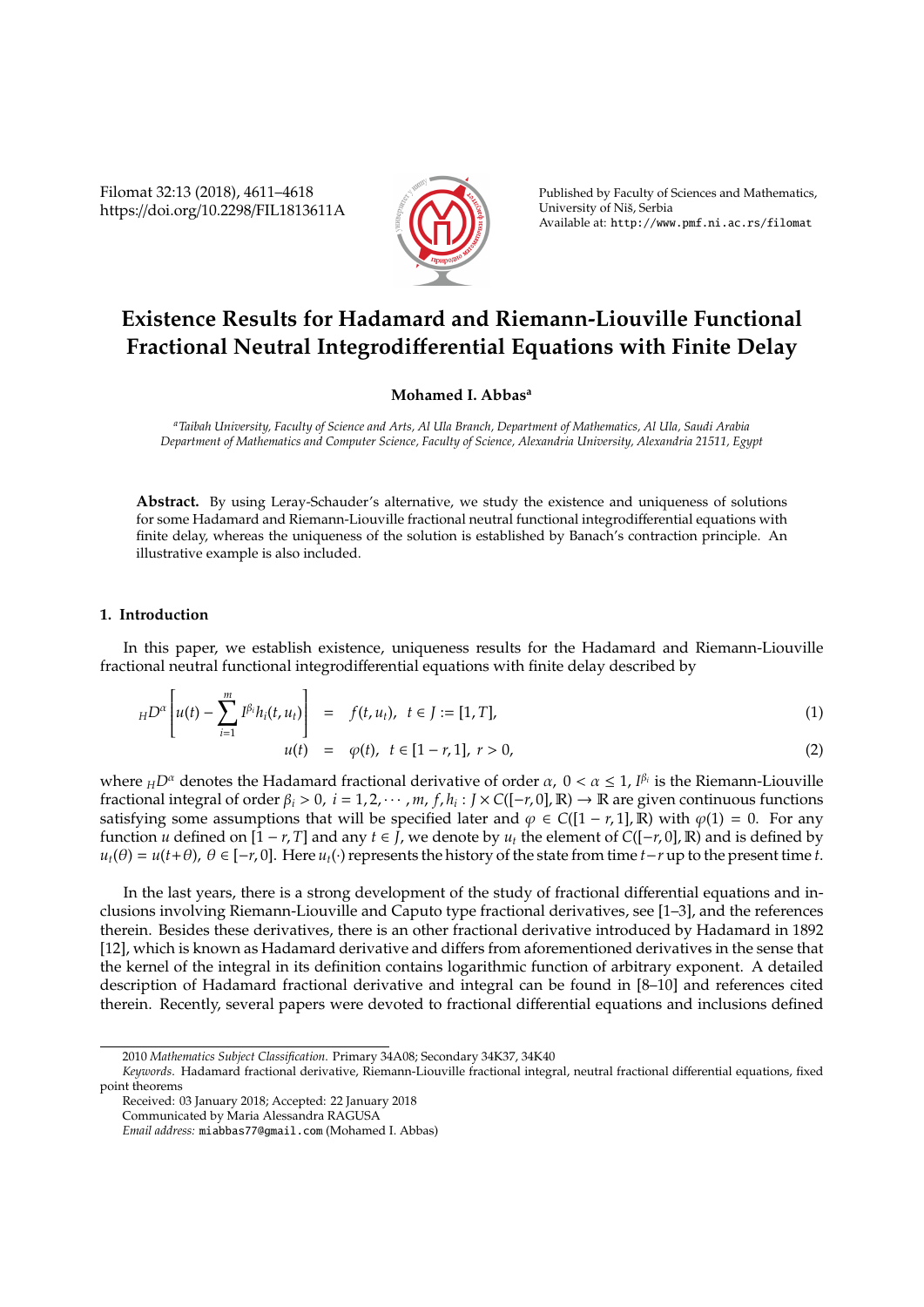by Hadamard fractional derivative [4, 5, 15, 17] etc.

On the other hand, functional and neutral functional differential equations arise in the mathematical modelling of biological, physical, and engineering problems, see, for example, the texts [6, 7, 14, 16] and the references cited therein.

The rest of this paper is organized as follows. In Section 2, we give some notations for Hadamard fractional calculus. In Section 3, we present two existence and uniqueness results by using the Banach contraction principle and Leray-Schauder nonlinear alternative. Finally, an examples is given to illustrate our main results.

### **2. Preliminaries**

In this section, we introduce notations, definitions, and preliminary facts that we need in the sequel. By *C*(*J*, R) we denote the Banach space of all continuous functions from *J* into R with the norm

$$
||u||_{\infty} := \sup\{|u(t)| : t \in J\}.
$$

Also *C*([−*r*, 0], R) is endowed with the norm

 $\|\phi\|_C := \sup\{|\phi(\theta)| : -r \leq \theta \leq 0\}.$ 

The following definitions are devoted to the basic concepts of Hadamard and Riemann-Liuoville types fractional calculus. For more details, see A. A. Kilbas et al. [13].

**Definition 2.1.** *The Hadamard derivative of fractional order q for a function g* : (1,  $\infty$ )  $\rightarrow \mathbb{R}$  *is defined as* 

$$
_HD^q g(t) = \frac{1}{\Gamma(n-q)} \left( t \frac{d}{dt} \right)^n \int_1^t \left( \log \frac{t}{s} \right)^{n-q-1} \frac{g(s)}{s} ds, \ \ n-1 < q < n, \ n = [q] + 1,
$$

*where* [q] denotes the integrer part of the real number q and  $log(\cdot) = log_e(\cdot)$ .

**Definition 2.2.** *The Hadamard fractional integral of order q for a function q* :  $(1, \infty) \rightarrow \mathbb{R}$  *is defined as* 

$$
Iqg(t) = \frac{1}{\Gamma(q)} \int_1^t \left( \log \frac{t}{s} \right)^{q-1} \frac{g(s)}{s} ds, \quad q > 0,
$$

*provided the integral exists.*

**Definition 2.3.** *The Riemann-Liuoville fractional integral of order p* > 0 *of a continuous function h* : (1, ∞) → R *is defined by*

$$
Iph(t) = \frac{1}{\Gamma(p)} \int_1^t \frac{h(s)}{(t-s)^{1-p}} ds,
$$

*provided the right side is pointwise defined on*  $(0, \infty)$ *.* 

# **3. Existence and uniqueness results**

Let us defining what we mean by a solution of problem  $(1.1) - (1.2)$ .

**Definition 3.1.** *A function u* ∈  $C([1 - r, T], \mathbb{R})$ *, is said to be a solution of* (1.1) – (1.2) *if u satisfies the equation*  $_{H}D^{\alpha}\left[u(t)-\sum_{i=1}^{m}I^{\beta_{i}}h_{i}(t,u_{t})\right]=f(t,u_{t})$  on J, and the condition  $u(t)=\varphi(t)$  on  $[1-r,1].$ 

To prove the existence of solutions to  $(1.1) - (1.2)$ , we need the following auxiliary Lemma.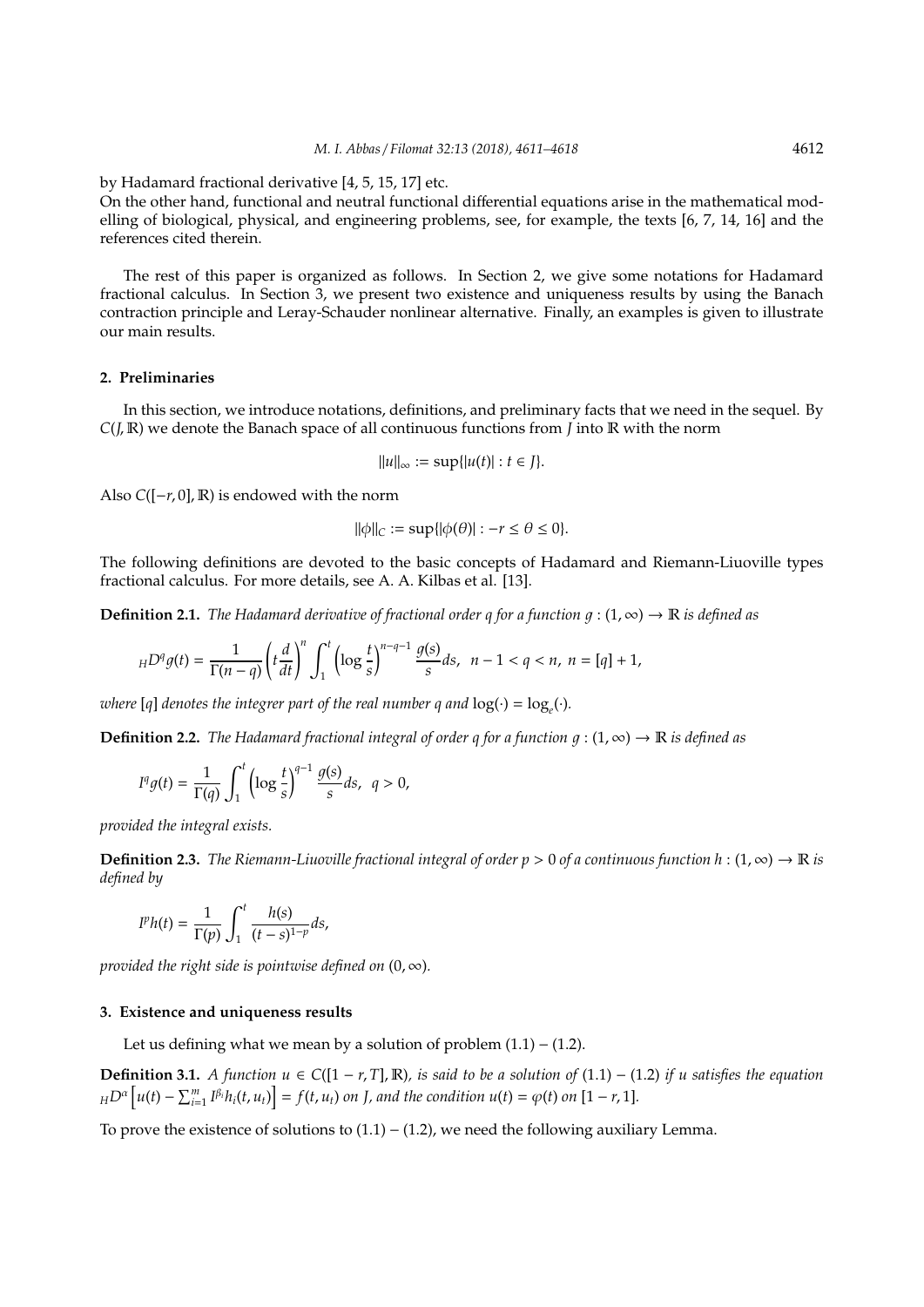**Lemma 3.2.** *Let*  $0 < \alpha \leq 1$  *and*  $\sigma : J \to \mathbb{R}$  *be a continuous function. The linear problem* 

$$
_H D^{\alpha}[u(t) - \gamma(t)] = \sigma(t), \ t \in J
$$
  
\n
$$
u(t) = \varphi(t), \ t \in [1 - r, 1],
$$
\n(3)

*has a unique solution which is given by:*

$$
u(t) = \begin{cases} \gamma(t) + \frac{1}{\Gamma(\alpha)} \int_1^t \left( \log \frac{t}{s} \right)^{\alpha - 1} \frac{\sigma(s)}{s} ds, & \text{if } t \in J \\ \varphi(t), & \text{if } t \in [1 - r, 1]. \end{cases} \tag{5}
$$

For the proof of Lemma 3.2, it is useful to refer to [5, 13].

In the sequel, we need the following assumptions.

(H1) The functions  $f, h_i : J \times C([-r, 0], \mathbb{R}) \to \mathbb{R}$  are continuous and there exist positive functions  $\mu, \psi_i$ ,  $i =$ 1, 2,  $\cdots$ , *m*, with bounds  $\|\mu\|$  and  $\|\psi_i\|$ , *i* = 1, 2,  $\cdots$ , *m*, respectively such that:

$$
|f(t,x)-f(t,y)|\leq \mu(t)||x-y||_C,
$$

and

$$
|h_i(t,x)-h_i(t,y)|\leq \psi_i(t)||x-y||_C,
$$

for  $t \in J$  and  $x, y \in C([-r, 0], \mathbb{R})$ .

(H2) There exists a function  $p \in C([1, T], \mathbb{R}^+)$  and a continuous nondecreasing function  $\Phi : [0, \infty) \to [0, \infty)$ such that

$$
|f(t,x)| \le p(t)\Phi(||x||_C), \quad \text{for each } (t,x) \in [1,T] \times C([-r,0],\mathbb{R}).
$$

(H3) There exists a constant  $k > 0$  such that

$$
|h_i(t, x)| \le k
$$
, for each  $(t, x) \in [1, T] \times C([-r, 0], \mathbb{R})$ ,  $i = 1, 2, \dots, m$ .

(H4) There exist constants  $0 < \alpha \le 1$  and  $M, k > 0$  such that:

$$
\frac{M}{\frac{\|\boldsymbol{p}\|_{\infty}\Phi(M)(\log T)^{\alpha}}{\Gamma(\alpha+1)}+\sum_{i=1}^{m}\frac{k\;T^{\beta_{i}}}{\Gamma(\beta_{i}+1)}}>1.
$$

Our first existence result for  $(1.1) - (1.2)$  is based on the Banach contraction principle.

**Theorem 3.3.** *Assume that assumption* (*H*1) *hold. If*

$$
\frac{(\log T)^{\alpha}}{\Gamma(\alpha+1)} ||\mu|| + \sum_{i=1}^{m} \frac{T^{\beta_{i}}}{\Gamma(\beta_{i}+1)} ||\psi_{i}|| < 1,
$$

*then there exists a unique solution for*  $(1.1) - (1.2)$  *on the interval*  $[1 - r, T]$ *.* 

**Proof** Transform the problem (1.1) – (1.2) into a fixed point problem. Consider the operator N : C([1 −  $r, T$ ,  $\mathbb{R}$ )  $\rightarrow$  *C*( $[1 - r, T]$ ,  $\mathbb{R}$ ) defined by

$$
\mathcal{N}u(t) = \begin{cases} \frac{1}{\Gamma(\alpha)} \int_1^t \left( \log \frac{t}{s} \right)^{\alpha - 1} \frac{f(s, u_s)}{s} ds + \sum_{i=1}^m I^{\beta_i} h_i(s, u_s), & t \in J \\ \varphi(t), & t \in [1 - r, 1]. \end{cases} \tag{6}
$$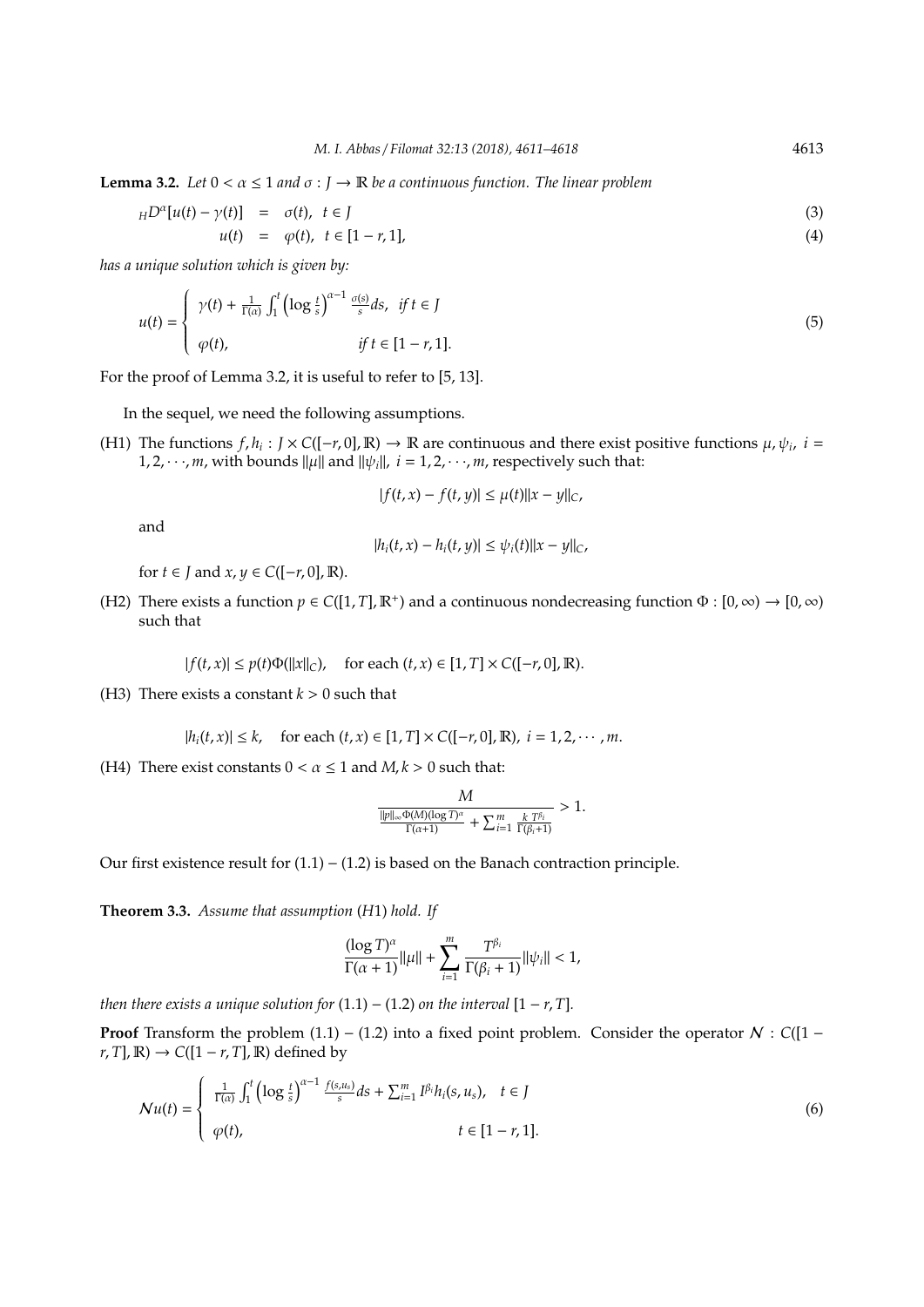Let  $u, v \in C([1 - r, T], \mathbb{R})$ . Then, for  $t \in J$ ,

$$
|N(u)(t) - N(v)(t)| \leq \frac{1}{\Gamma(\alpha)} \int_{1}^{t} \left( \log \frac{t}{s} \right)^{\alpha-1} |f(s, u_s) - f(s, v_s)| \frac{ds}{s}
$$
  
+ 
$$
\sum_{i=1}^{m} \frac{1}{\Gamma(\beta_i)} \int_{0}^{t} (t - s)^{\beta_i - 1} |h_i(s, u_s) - h_i(s, v_s)| ds
$$
  

$$
\leq \frac{1}{\Gamma(\alpha)} ||\mu|| ||u - v||_{[1-r, T]} \int_{1}^{t} \left( \log \frac{t}{s} \right)^{\alpha-1} \frac{ds}{s}
$$
  
+ 
$$
\sum_{i=1}^{m} \frac{1}{\Gamma(\beta_i)} ||\psi_i|| ||u - v||_{[1-r, T]} \int_{0}^{t} (t - s)^{\beta_i - 1} ds
$$
  
= 
$$
\frac{(\log t)^{\alpha}}{\Gamma(\alpha + 1)} ||\mu|| ||u - v||_{[1-r, T]} + \sum_{i=1}^{m} \frac{t^{\beta_i}}{\Gamma(\beta_i + 1)} ||\psi_i|| ||u - v||_{[1-r, T]}
$$

Consequently,

$$
||\mathcal{N}(u)(t) - \mathcal{N}(v)(t)||_{[1-r,T]} \leq \left(\frac{(\log T)^{\alpha}}{\Gamma(\alpha+1)}||\mu|| + \sum_{i=1}^{m} \frac{T^{\beta_i}}{\Gamma(\beta_i+1)}||\psi_i||\right)||u - v||_{[1-r,T]},
$$

which implies that  $N$  is a contraction, and hence  $N$  has a unique fixed point by Banach's contraction principle.

Our second existence result for  $(1.1) - (1.2)$  is based on the following nonlinear alternative of Leray-Schauder.

## **Lemma 3.4.** *(Nonlinear alternative [11])*

*Let*  $E$  *be a Banach space, C a closed, convex subset of*  $E$ *, U an open subset of C and*  $0 \in U$ *. Suppose that*  $F : \overline{U} \to C$ *is a continuous, compact (that is, F*(*U*) *is a relatively compact subset of C) map. Then either*

- *(i) F has a fixed point in U, or*
- *(ii)* there is a  $u \in \partial U$  (the boundary of U in C) and  $\lambda \in (0,1)$  *with*  $u = \lambda F(u)$ *.*

**Theorem 3.5.** *Assume that assumptions* (*H2*) – (*H4*) *hold. Then* (1.1) – (1.2) *has at least one solution on* [1 – *r*, *T*].

**Proof** We consider the operator  $N$  :  $C([1 - r, T], \mathbb{R}) \rightarrow C([1 - r, T], \mathbb{R})$  defined by (6). We shall show that the operator  $N$  is continuous and completely continuous. **Step 1:** N is continuous.

.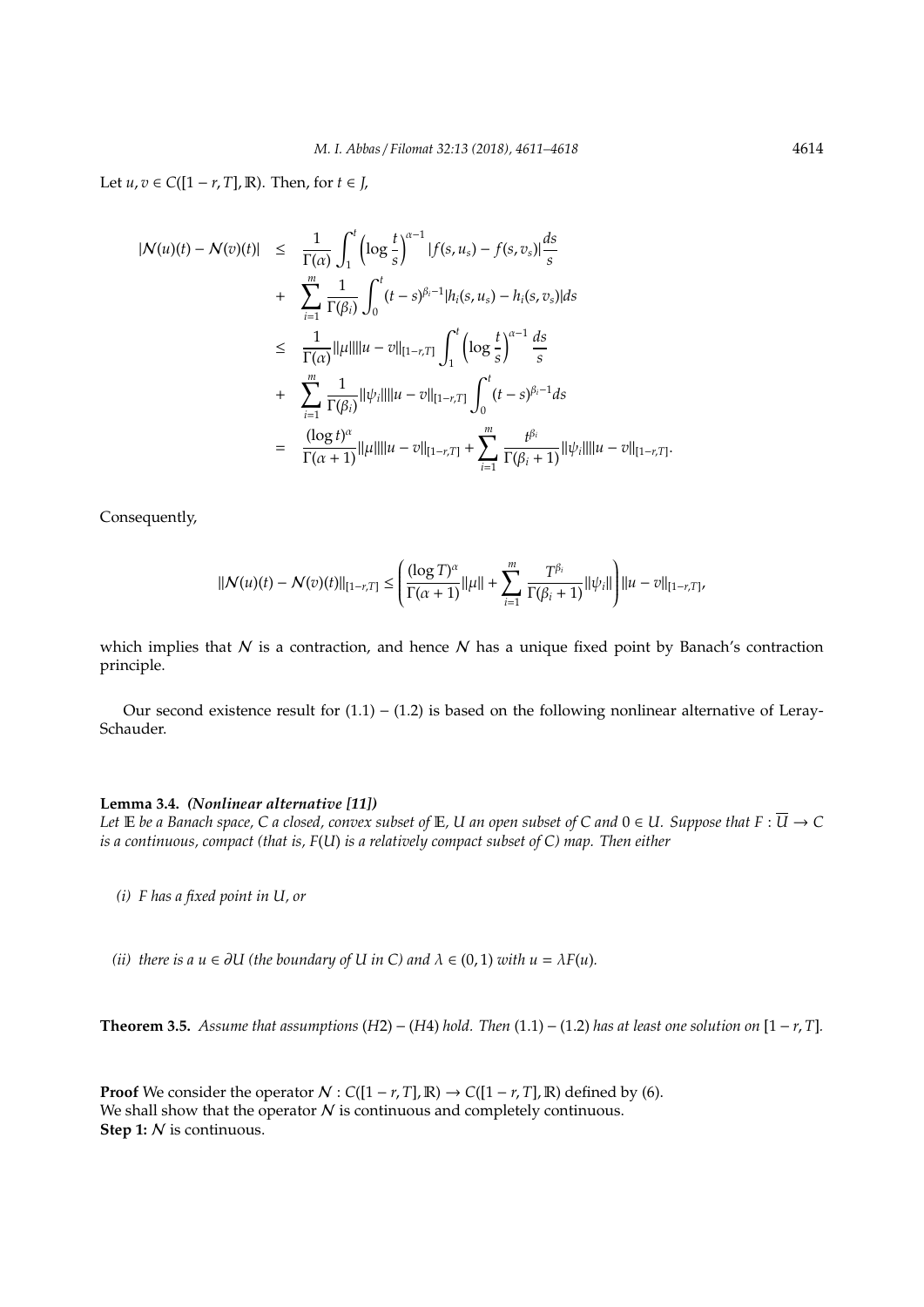Let  $\{u_n\}$  be a sequence such that  $u_n \to u$  in  $C([1 - r, T], \mathbb{R})$ . Let  $\eta > 0$  such that  $||u_n||_{\infty} \leq \eta$ . Then

$$
|N(u_n)(t) - N(u)(t)| \leq \frac{1}{\Gamma(\alpha)} \int_1^t \left( \log \frac{t}{s} \right)^{\alpha - 1} |f(s, u_{ns}) - f(s, u_s)| \frac{ds}{s} + \sum_{i=1}^m \frac{1}{\Gamma(\beta_i)} \int_0^t (t - s)^{\beta_i - 1} |h_i(s, u_{ns}) - h_i(s, u_s)| ds \leq \frac{1}{\Gamma(\alpha)} \int_1^T \left( \log \frac{t}{s} \right)^{\alpha - 1} \sup_{s \in [1, T]} |f(s, u_{ns}) - f(s, u_s)| \frac{ds}{s} + \sum_{i=1}^m \frac{1}{\Gamma(\beta_i)} \int_0^T (t - s)^{\beta_i - 1} \sup_{s \in [1, T]} |h_i(s, u_{ns}) - h_i(s, u_s)| ds \leq \frac{||f(\cdot, u_n) - f(\cdot, u_{\cdot})||_{\infty}}{\Gamma(\alpha)} \int_1^T \left( \log \frac{t}{s} \right)^{\alpha - 1} \frac{ds}{s} + \sum_{i=1}^m \frac{||h_i(\cdot, u_n) - h_i(\cdot, u_{\cdot})||_{\infty}}{\Gamma(\beta_i)} \int_0^T (t - s)^{\beta_i - 1} ds \leq \frac{(\log T)^{\alpha} ||f(\cdot, u_n) - f(\cdot, u_{\cdot})||_{\infty}}{\Gamma(\alpha + 1)} + \sum_{i=1}^m \frac{T^{\beta_i} ||h_i(\cdot, u_n) - h_i(\cdot, u_{\cdot})||_{\infty}}{\Gamma(\beta_i + 1)}.
$$

Since  $f$  and  $h_i$  are continuous functions, we have

$$
||\mathcal{N}(u_n)(t)-\mathcal{N}(u)(t)||_{\infty}\leq \frac{(\log T)^{\alpha}||f(\cdot,u_n)-f(\cdot,u_{\cdot})||_{\infty}}{\Gamma(\alpha+1)}+\sum_{i=1}^m \frac{T^{\beta_i}||h_i(\cdot,u_n)-h_i(\cdot,u_{\cdot})||_{\infty}}{\Gamma(\beta_i+1)}\to 0,
$$

as  $n \to \infty$ . Consequently, N is continuous.

**Step 2:** N maps bounded sets into bounded sets in  $C([1 - r, T], \mathbb{R})$ . Indeed, it is sufficient to show that for any  $\eta^* > 0$  there exists a positive constant *L* such that for each *u* ∈  $\mathcal{B}_{\eta^*} := \{u \in C([1 - r, T], \mathbb{R}) : ||u||_{\infty} \le r^*\},\$  we have  $||\mathcal{N}(u)||_{\infty} \le L$ .

$$
|N(u)(t)| \leq \frac{1}{\Gamma(\alpha)} \int_{1}^{t} \left( \log \frac{t}{s} \right)^{\alpha-1} |f(s, u_{s})| \frac{ds}{s} + \sum_{i=1}^{m} \frac{1}{\Gamma(\beta_{i})} \int_{0}^{t} (t-s)^{\beta_{i}-1} |h_{i}(s, u_{s})| ds
$$
  

$$
\leq \frac{||p||_{\infty} \Phi(||u||_{[1-r,T]})}{\Gamma(\alpha)} \int_{1}^{t} \left( \log \frac{t}{s} \right)^{\alpha-1} \frac{ds}{s} + \sum_{i=1}^{m} \frac{k}{\Gamma(\beta_{i})} \int_{0}^{t} (t-s)^{\beta_{i}-1} ds
$$
  

$$
\leq \frac{(\log T)^{\alpha} ||p||_{\infty} \Phi(\eta^{*})}{\Gamma(\alpha+1)} + \sum_{i=1}^{m} \frac{k T^{\beta_{i}}}{\Gamma(\beta_{i}+1)} := L.
$$

**Step 3:** N maps bounded sets into equicontinuous sets of *C*([1 − *r*, *T*], R). Let  $t_1, t_2 \in [1, T]$ ,  $t_1 < t_2$ ,  $\mathcal{B}_{\eta^*}$  be a bounded set of  $C([1-r, T], \mathbb{R})$  as in **Step 2**, and let  $u \in \mathcal{B}_{\eta^*}$ . Then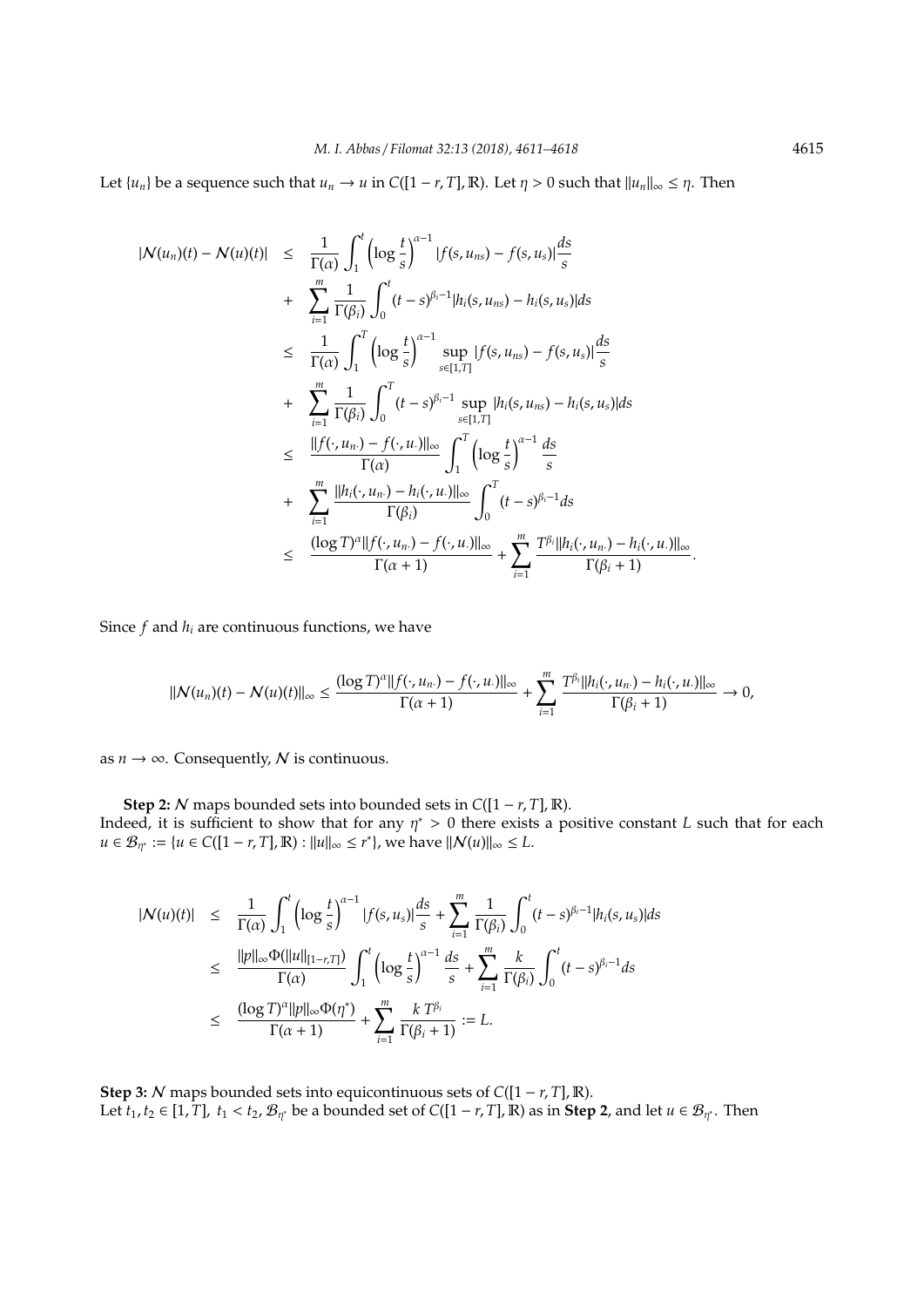$$
|N(u)(t_2) - N(u)(t_1)|
$$
  
\n
$$
\leq \frac{1}{\Gamma(\alpha)} \left| \int_1^{t_1} \left[ \left( \log \frac{t_2}{s} \right)^{\alpha-1} - \left( \log \frac{t_1}{s} \right)^{\alpha-1} \right] f(s, u_s) \frac{ds}{s} \right|
$$
  
\n
$$
+ \int_{t_1}^{t_2} \left( \log \frac{t_2}{s} \right)^{\alpha-1} f(s, u_s) \frac{ds}{s} + \sum_{i=1}^m \frac{1}{\Gamma(\beta_i)} \left| \int_{t_1}^{t_2} (t_2 - s)^{\beta_i - 1} h_i(s, u_s) ds \right|
$$
  
\n
$$
+ \int_0^{t_1} \left[ (t_2 - s)^{\beta_i - 1} - (t_1 - s)^{\beta_i - 1} \right] h_i(s, u_s) ds \right|
$$
  
\n
$$
\leq \frac{||p||_{\infty} \Phi(\eta^*)}{\Gamma(\alpha)} \left( \int_1^{t_1} \left[ \left( \log \frac{t_2}{s} \right)^{\alpha-1} - \left( \log \frac{t_1}{s} \right)^{\alpha-1} \right] \frac{ds}{s} + \int_{t_1}^{t_2} \left( \log \frac{t_2}{s} \right)^{\alpha-1} \frac{ds}{s} \right)
$$
  
\n
$$
+ \sum_{i=1}^m \frac{k}{\Gamma(\beta_i)} \left( \int_{t_1}^{t_2} (t_2 - s)^{\beta_i - 1} ds + \int_0^{t_1} \left[ (t_2 - s)^{\beta_i - 1} - (t_1 - s)^{\beta_i - 1} \right] ds \right).
$$

Therefore, we get

$$
\begin{array}{rcl} |{\cal N}(u)(t_2)-{\cal N}(u)(t_1)|&\leq& \displaystyle \frac{\|p\|_\infty\Phi(\eta^*)}{\Gamma(\alpha)}\displaystyle\left(\int_1^{t_1}\left[\left(\log \frac{t_2}{s}\right)^{\alpha-1}-\left(\log \frac{t_1}{s}\right)^{\alpha-1}\right]\frac{ds}{s}\right.\\&+&\displaystyle \int_{t_1}^{t_2}\left(\log \frac{t_2}{s}\right)^{\alpha-1}\frac{ds}{s}\right)+\sum_{i=1}^m\frac{k}{\Gamma(\beta_i+1)}\left(t_2^{\beta_i}-t_1^{\beta_i}\right).\end{array}
$$

As  $t_1 \rightarrow t_2$  the right-hand side of the above inequality tends to zero. The equicontinuity for the cases  $t_1 < t_2 \leq 0$  and  $t_1 \leq 0 \leq t_2$  is obvious.

As a consequence of **Steps 1** to **3** it follows by the Arzela-Ascoli theorem that  $N : C([1 - r, T], \mathbb{R}) \rightarrow$ *C*([1 − *r*, *T*], **R**) is continuous and completely continuous.

**Step 4:** We show that there exists an open set  $U \subseteq C([1 - r, T], \mathbb{R})$  with  $u \neq \lambda N(u)$  for  $\lambda \in (0, 1)$  and *u* ∈ ∂*U*. Let  $u \in C([1 - r, T], \mathbb{R})$  and  $u = \lambda N(u)$  for some  $0 < \lambda < 1$ . Thus, for each  $t \in [1, T]$ , we have

$$
u(t) = \lambda \left( \frac{1}{\Gamma(\alpha)} \int_1^t \left( \log \frac{t}{s} \right)^{\alpha-1} f(s, u_s) \frac{ds}{s} + \sum_{i=1}^m I^{\beta_i} h_i(s, u_s) ds \right).
$$

$$
|u(t)| \leq \frac{1}{\Gamma(\alpha)} \int_1^t \left( \log \frac{t}{s} \right)^{\alpha-1} p(s) \Phi(||u_s||_C) \frac{ds}{s}
$$
  
+ 
$$
\sum_{i=1}^m \frac{k}{\Gamma(\beta_i)} \int_0^t (t-s)^{\beta_i-1} ds
$$
  

$$
\leq \frac{||p||_{\infty} \Phi(||u||_{[1-r,T]})(\log T)^{\alpha}}{\Gamma(\alpha+1)} + \sum_{i=1}^m \frac{k T^{\beta_i}}{\Gamma(\beta_i+1)},
$$

which can be expressed as

$$
\frac{||u||_{[1-r,T]}}{\frac{||p||_\infty \Phi(||u||_{[1-r,T]})(\log T)^\alpha}{\Gamma(\alpha+1)} + \sum_{i=1}^m \frac{k \ T^{\beta_i}}{\Gamma(\beta_i+1)}} \leq 1.
$$

In view of (*H*4), there exists *M* such that  $||u||_{[1-r,T]} \neq M$ . Let us set

$$
U = \{u \in C([1 - r, T], \mathbb{R}) : ||u||_{[1 - r, T]} < M\}.
$$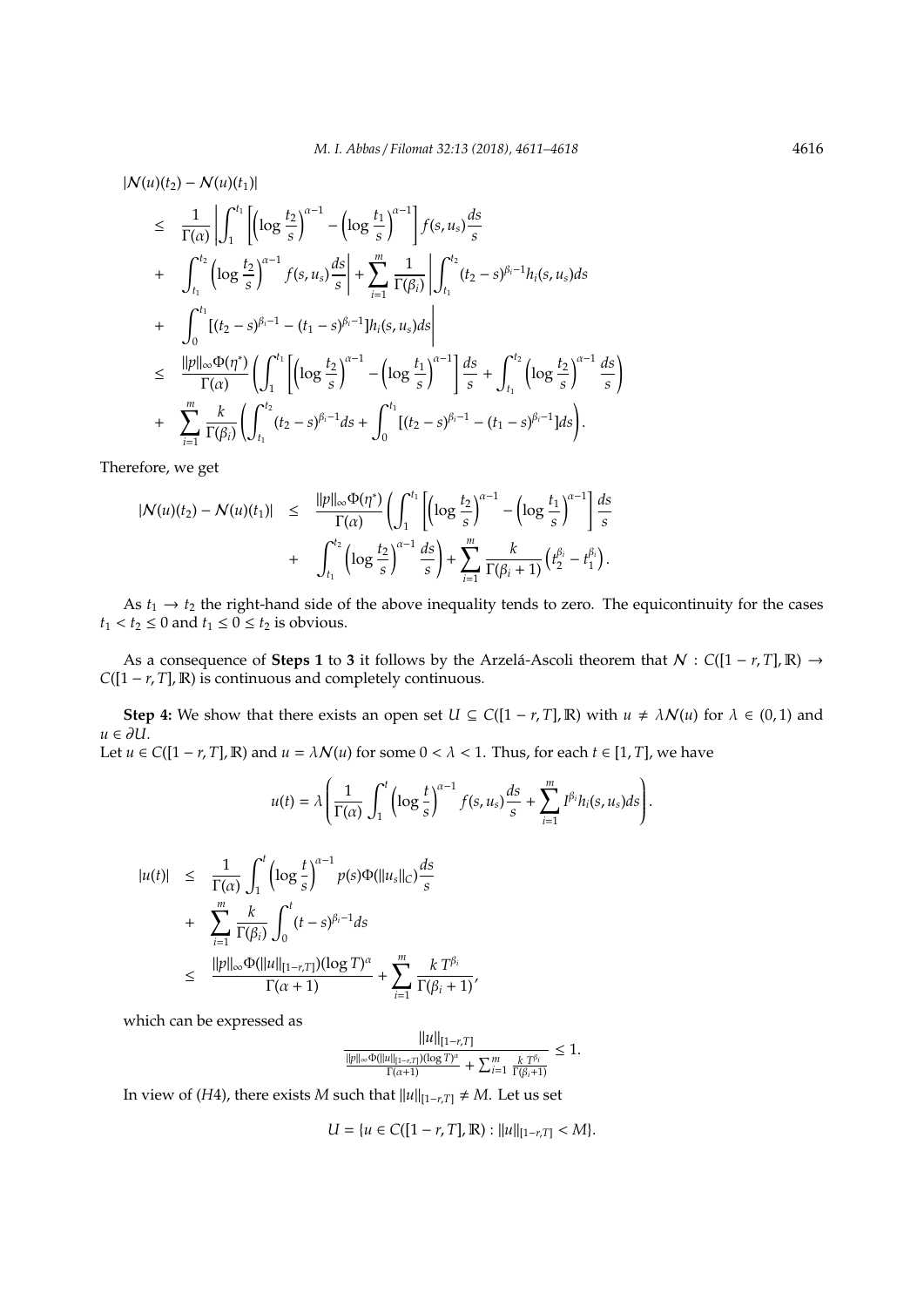Note that the operator  $N : \overline{U} \to C([1 - r, T], \mathbb{R})$  is continuous and completely continuous. From the choice of *U*, there is no  $u \in \partial U$  such that  $u = \lambda N(u)$  for some  $\lambda \in (0,1)$ . Consequently, by the nonlinear alternative of Leray-Schauder type (Lemma 3.4), we deduce that N has a fixed point  $u \in \overline{U}$  which is a solution of  $(1.1) - (1.2)$ . This completes the proof.

#### **4. An illustrative example**

In this section, we illustrate the existence results obtained in Section 3 with the aid of the following example. Consider the following Hadamard and Riemann-Liouville fractional neutral functional integrodifferential equation:

$$
\begin{cases} H^{D^{\frac{1}{2}}}\left[u(t) - \sum_{i=1}^{3} I^{\frac{3i+2}{3}} \frac{|u|_{t}}{(i+4\log t)(1+|u|_{t})}\right] = \frac{1}{4+e-t^{2}} \left(\frac{|u|_{t}}{2(1+|u|_{t})} + \frac{1}{4}\right), \ t \in [1, \ \sqrt{e} \],\\ u(t) = \varphi(t), \ t \in [1-r, 1]. \end{cases} \tag{7}
$$

Here,  $\alpha = \frac{1}{2}$ ,  $m = 3$ ,  $\beta_1 = \frac{5}{3}$ ,  $\beta_2 = \frac{8}{3}$ ,  $\beta_3 = \frac{11}{3}$ ,  $T =$ *e*, and  $h_i(t, x) = \frac{|x|}{(i+4\log t)}$  $\frac{|x|}{(i+4\log t)(1+|x|)}, \ i=1,2,3,$   $f(t,x)=\frac{1}{4+e-t^2}\left(\frac{|x|}{2(1+4\log t)(1+|x|)}\right)$  $\frac{|x|}{2(1+|x|)} + \frac{1}{4}$ . Clearly,

$$
|f(t, x) - f(t, y)| = \left| \frac{1}{2(4 + e - t^2)} \left( \frac{|x|}{1 + |x|} - \frac{|y|}{1 + |y|} \right) \right|
$$
  
\n
$$
\leq \frac{1}{2(4 + e - t^2)} \frac{||x - y||}{(1 + |x|)(1 + |y|)}
$$
  
\n
$$
\leq \frac{1}{2(4 + e - t^2)} ||x - y||,
$$

and

$$
|h_i(t, x) - h_i(t, y)| = \left| \frac{1}{(i + 4 \log t)} \left( \frac{|x|}{1 + |x|} - \frac{|y|}{1 + |y|} \right) \right|
$$
  
\n
$$
\leq \frac{1}{(i + 4 \log t)} \frac{||x - y||}{(1 + |x|)(1 + |y|)}
$$
  
\n
$$
\leq \frac{1}{(i + 4 \log t)} ||x - y||, \text{ for } x, y \in \mathbb{R}, i = 1, 2, 3.
$$

Hence, assumption (H1) hold with  $\mu(t) = \frac{1}{2(4+e-t^2)}$ ,  $\psi_i(t) = \frac{1}{(i+4\log t)}$ ,  $\|\mu\| = \frac{1}{8}$  and  $\|\psi_i\| = \frac{1}{i+2}$ . Since,

$$
\frac{(\log T)^{\alpha}}{\Gamma(\alpha+1)} ||\mu|| + \sum_{i=1}^{m} \frac{T^{\beta_{i}}}{\Gamma(\beta_{i}+1)} ||\psi_{i}|| \approx 0.9309 < 1,
$$

therefore, by Theorem 3.3, there exists a unique solution for (7) on the interval  $[1 - r, \sqrt{r}]$ *e* ].

Also, we have  $|f(t,x)| \leq \frac{1}{4}(\frac{3}{4})$  and  $|h_i(t,x)| \leq \frac{1}{3+4\log \sqrt{e}} = \frac{1}{5}$ . Thus we get  $p(t) = \frac{1}{4}$ ,  $\Phi(||x||) = \frac{3}{4}$  and  $k = \frac{1}{5}$ . Further, using the assumption (H4),

$$
\frac{M}{\frac{\|p\|_{\infty}\Phi(M)(\log T)^{\alpha}}{\Gamma(\alpha+1)}+\sum_{i=1}^{m}\frac{k\;T^{\beta_{i}}}{\Gamma(\beta_{i}+1)}}>1.
$$

We find that *M* > 0.729604. Therefore, all the conditions of Theorem 3.5 are satisfied. Hence, problem (7) has at least one solution on  $[1 - r, \sqrt{e}]$ .